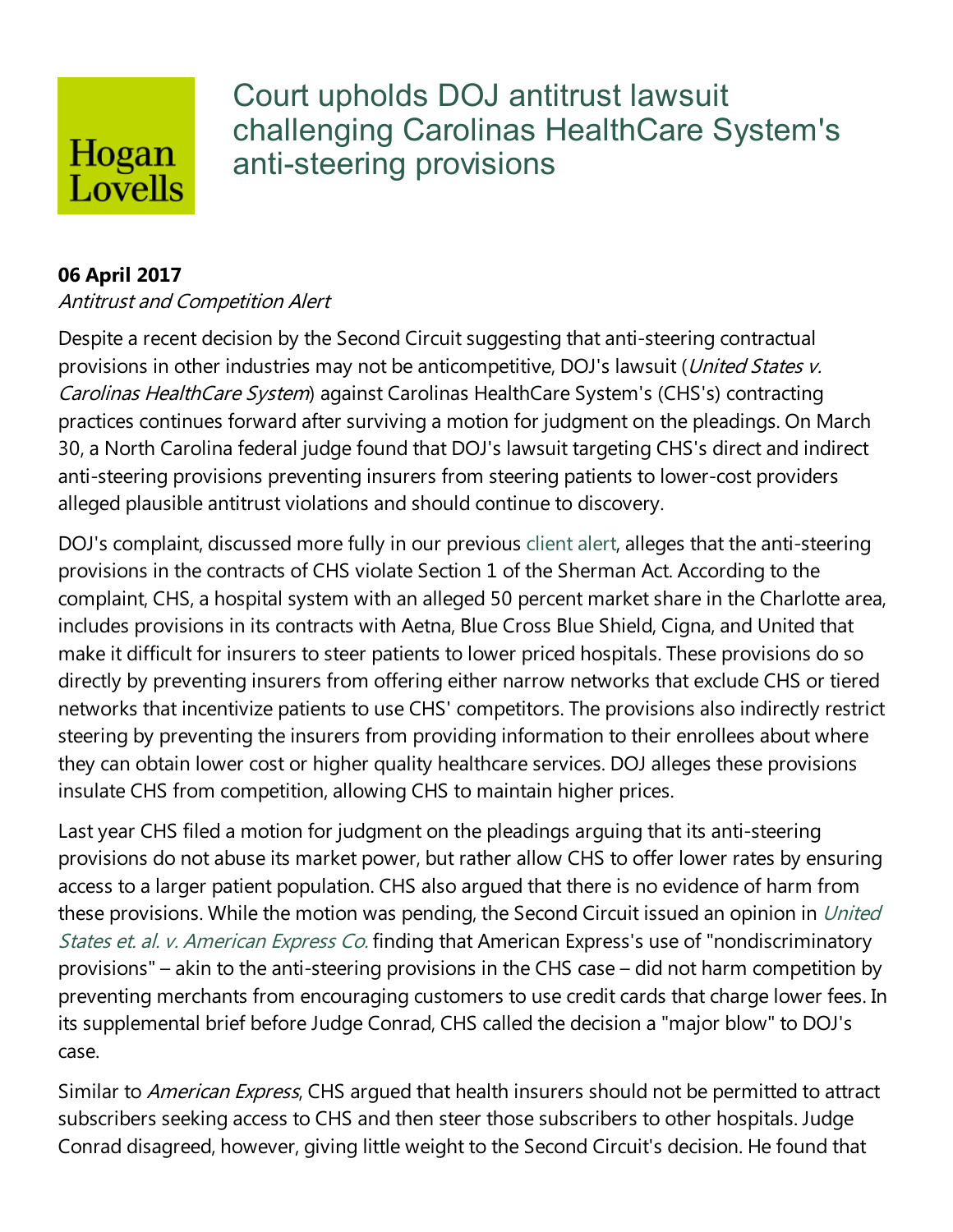credit cards are an entirely "different product and a different market" than healthcare and, moreover, that the Second Circuit reached its decision only after extensive discovery and a 7-day bench trial and not on a motion on the pleadings.

Despite Judge Conrad's ruling, DOJ's path to victory remains uncertain. Indeed Judge Conrad found that "CHS has raised serious and robust questions about the purposes, effects, and legality of its contractual steering restrictions and steering restrictions generally, but those questions are best resolved after the benefit of discovery."

The lawsuit continues to have major potential implications for both health insurers and healthcare providers:

- $\bullet$ While the *American Express* case upholds anti-steering provisions in the credit card industry, companies should not take the opinion as carte blanche for such provisions in other contexts or industries.
- The case continues to affirm DOJ's view that selective contracting plays a key role in  $\bullet$ assuring competitive healthcare markets and that DOJ is willing to fight aggressively to remove impediments to steering patients to low cost or high quality providers through narrow or tiered provider networks.
- As noted above, although this was an important DOJ victory, the case is still at a very early  $\bullet$ stage, and there are significant hurdles it will have to overcome to prevail once the full factual record is developed.
- Healthcare providers contemplating contractual restrictions on insurer steering should  $\bullet$ consult with counsel and ensure that such restrictions are reasonably necessary to achieve legitimate business objectives.

## Contacts



Robert F. Leibenluft

Senior Counsel